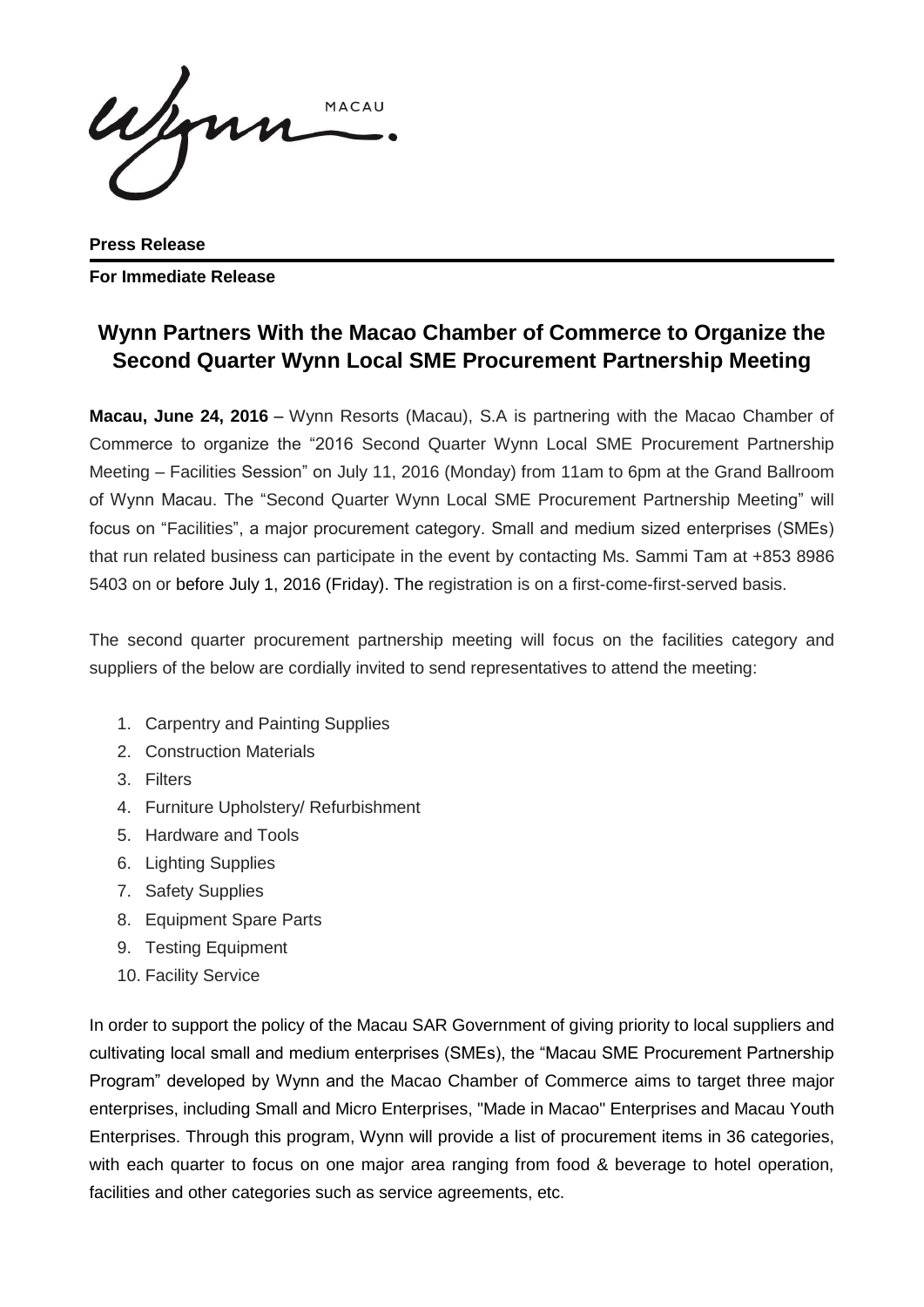

Wynn believes that the development of local enterprises is key in promoting the diversification of Macau's economy. Wynn Macau opened in 2006 and since then we have continued to actively look for qualified local companies that can provide competitive and high-quality products and services, with the aim of building a long term and mutually beneficial partnerships with local SMEs. Over the years, Wynn's development has mirrored the growth of local SMEs. The opening of Wynn Palace in Cotai will not only bring another luxurious integrated resort to Macau, but will also drive the development of various business sectors, bringing more business opportunities for local companies and thus further developing the local supply chain.